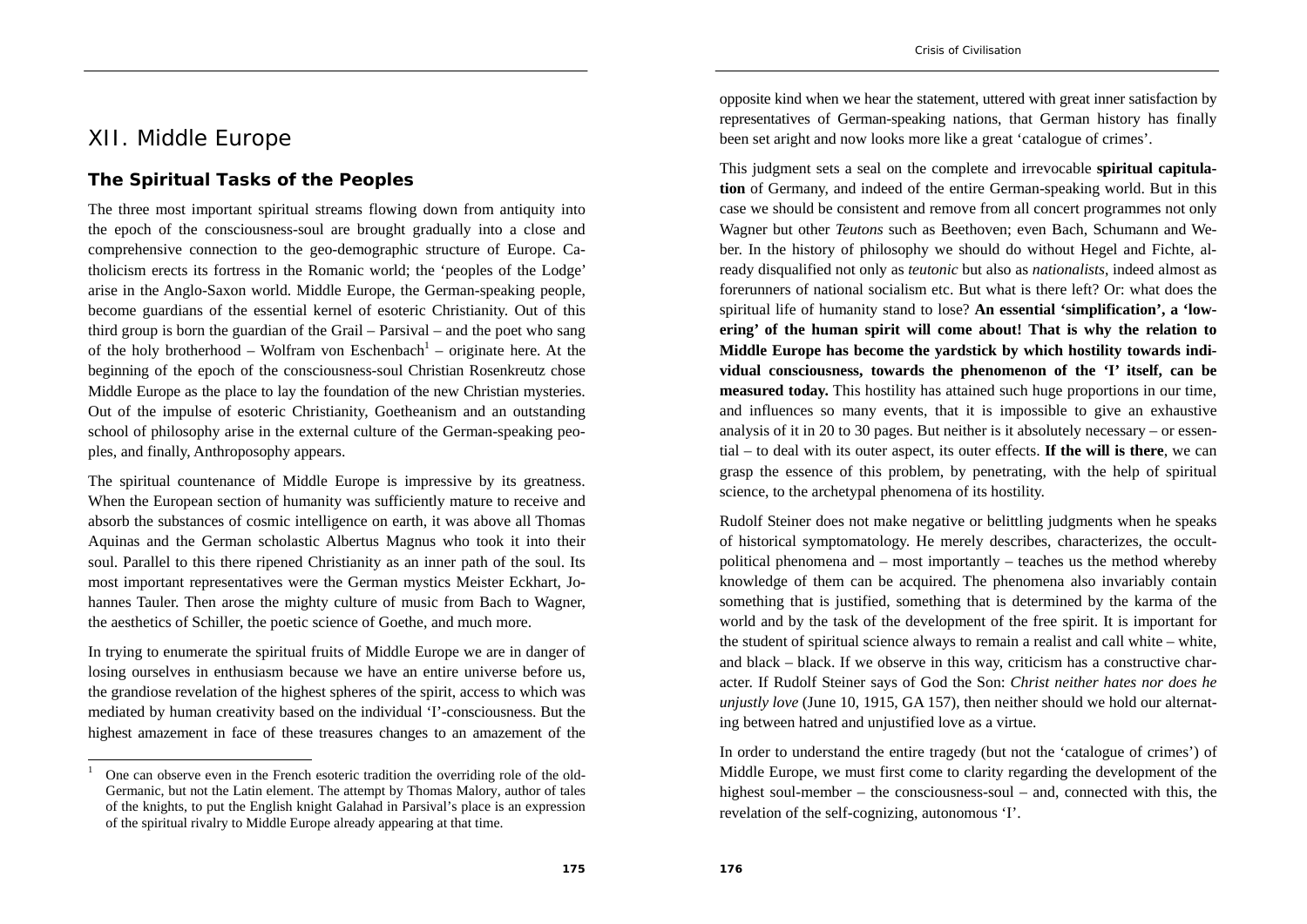In the spiritual history of humanity we can compare the single peoples to human individualities who are united with one another in some form of community. And just as, when human individuals come into mutual relations with one another, **spiritual equality** does not exist, so is this also true of nations. It is simply an ideological fiction when someone speaks of the spiritual equality of all men and all nations. Such a view is put forward in order to mask the activity that would destroy the principle of equality in the sphere to which it rightfully belongs – the sphere of **rights**. And when this is followed by discussion of economic and political freedom, no-one can understand the meaning of events any longer, not even those who have made spiritual science the basis of their lives. Anthroposophists sometime embrace prejudices of our times even more intensively than those people who live without spiritual knowledge. This applies incontestably to the question of German history and the mission of the peoples of Middle Europe.

Recently an article with the mocking title: *Again the History of a Chosen Peo* $ple<sup>2</sup>$  appeared in the central weekly journal of the Anthroposophical Society, *Das Goetheanum*. It speaks of the Germans, and we find the following, for us in all respects impossible, statement: *For a human being partaking in the developmental stage of the 'I' at the present time, it is shameful, a prison, to be a member of a 'chosen people',* namely the German or Austrian people.

Let us imagine for a moment that all those who share this opinion (maybe two out of three Members in the Society) were to take this statement literally. What would they have to do? – They would have to leave the 'prison' at once, cast off the shame: change their nationality, learn a different language and dedicate the rest of their life to the organization of a new crusade of nations to eliminate this criminal people. But if they do not emigrate, they enter, with their family, the ranks of the 'Red Army Fraction' etc. In Russia, for example, when Bolshevism was rejected (we had enough sense to not equate it with the Russian people), this is exactly what happened. In the first months of war the German army was welcomed with bread and salt, on the assumption that the invasion from outside was better than the one from within; in the 'Sixties and 'Eighties people tried to use any opportunity to emigrate. – But since the exponents of the abovementioned opinion do nothing like this, but continue, on the contrary, to live a carefree life in 'prison', concealing their 'shame' in all tranquillity, earning

wages that three-quarters of humanity dare not even dream of, and thriving well on organically-grown produce etc., what else is there to be said about them? Basically the same as what is now said everywhere in Russia today about the Bolshevik propagandists who, **before** the revolution, declared Russia a ''**peoples**' **prison**'' in which any decent human being should be ashamed to live. When they finally came to power – they turned the entire country into a single, gigantic concentration-camp.

It is not by chance that we had to go into this episode at such length. For we wish now to deal with a theme that can only be discussed with a very limited circle of people. The majority either responds with frivolous nonsense or is busy thinking up various methods of psychological indoctrination that will rob people of every trace of healthy common-sense when they touch upon this 'accursed' topic. In the final analysis we are dealing here **with the phenomenon of mass psychosis, which renders impossible any** *participation in the present stage of 'I'-development*. But no-one has the right to put **this** participation at risk, so I have no choice but – calmly and factually – to illuminate this puzzling phenomenon.

First of all we must clarify what is meant by the term 'chosen'. When we speak of the development of the consciousness-soul we know that the highest spiritual leadership of men **has chosen** the Anglo-Saxon nations for this task. The Slavic nations **have been chosen** to prepare the future epoch of the Spirit-Self. The **'chosenness'** of the Germans is connected to the development of the 'I'. And anyone who uses his healthy common-sense can now say: God grant that this people can bring its folk-mission, the task for which it has been chosen, to a successful conclusion!

In ancient times the Israelite people was chosen to prepare the soil for God to become Man. The ancient Greeks were the **chosen** people for the rational soul; later it was the Romans. The latter brought much evil into the world – obviously not the people themselves, but their mad Caesars, the decadent Roman aristocracy; but let us recall what is most important – that the Romans brought the concept of civil rights, which today has become the cultural heritage of all peoples.

In every culture there are peoples who have to fulfil the essential tasks, and those who are entrusted with secondary ones. *But every single people, indeed every* 

<sup>2</sup>*Das Goetheanum*, No. 46, 1992, p. 487-489.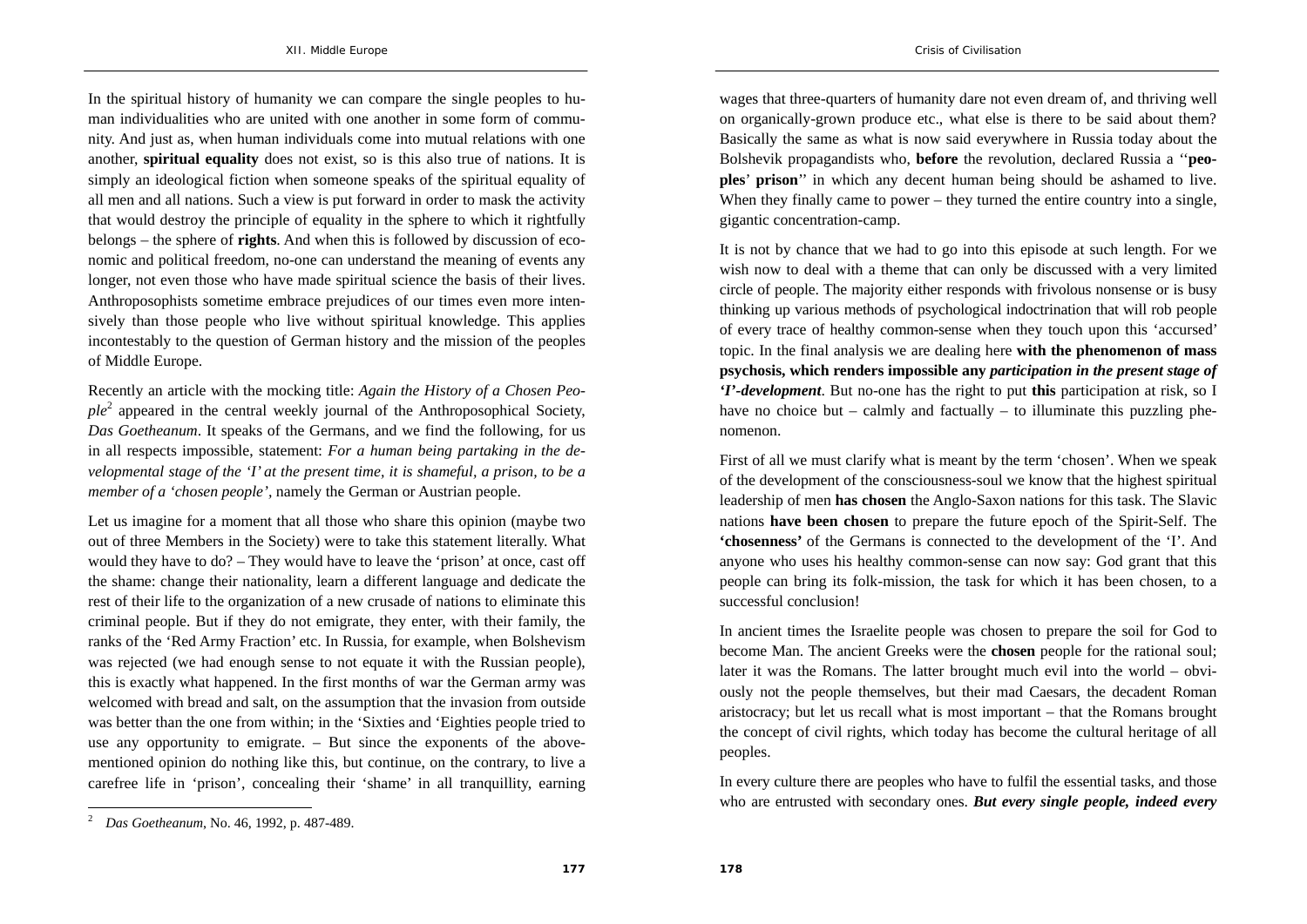*single small splinter of a people … has its special task* (June 16, 1910, GA 121).

As with individual human beings, so it is the case with nations and even races, that they cannot always be on the same level with respect to the fulfilment of developmental tasks, because some have fulfilled them in the past; others are maturing now. Others, finally, are still preparing themselves to make an important contribution to spiritual progress in the development of humanity in the future. *The race can … remain behind, a community of peoples can remain behind, but the souls* (of individuals) *move* (on the path of reincarnation) *beyond the single races* (June 21, 1908, GA 104). Within the limits of single incarnations a man has the right to say to himself: *Through my karma I am united with this nationality because it is part of (my) karma (Jan. 7, 1917, GA* 174). Now we can easily understand how absurd, indeed how nonsensical the above-mentioned article from *Das Goetheanum* is. But this is only a small tip of the iceberg which we are now about to examine.

The question of karma needs to be considered in detail. We must know and distinguish exactly what kind of archangel or spiritual being guides this or that people, what tasks are fulfilled in the universal-human sphere by higher hierarchical beings, and how far they can keep in step with their own development. Nor should we neglect the enormous difference between man and the beings of the hierarchies, the folk-spirits and folk-souls, from whom each human being, through mediation of the angels, learns to know the content of his individual obligations towards his own nation and its spiritual leaders (cf. June 9, 1910, GA 121).

Man, rooted in his folk for only one incarnation, bears within himself at the same time *infinitely more and also infinitely less … than what is in the folk-soul* (Dec. 17, 1916, GA 173). From which it follows that we have to overcome the principle of the national, but especially that of blood-relationship (nations exist in which the racial principle is even stronger than the national). But only through **growing beyond it**, through seeing **the interests of humanity as the interests of one's own nation** and ultimately as one's own personal interest also. In short, we must develop into internationalists according to, not the Marxist, but the spiritual-scientific method. Rudolf Steiner gives the following characterization: *Anglo-America has the talent for cosmogony; Europe the* 

*talent for freedom; Asia the talent for altruism, for religion, for a socioeconomic order.* 

*These three attitudes of mind must blend together for all of humanity. We must become world-citizens and act from the standpoint of world-citizens*  (Oct. 10, 1919, GA 191). This is no simple task, but one that has the character of a true path of initiation. It is a task of which our armchair internationalists have absolutely no conception. It would be good if they would at least understand that the tasks of world development have never been fulfilled with the help of slanderous speeches and the promotion of ideological neurasthenia.

#### **The Germans**

In order to fulfil the task of his karma that is rooted in the national element, it is necessary for the human being to combine self-knowledge with understanding of the different peoples. Through self-knowledge objectified in history a man can ascend to the consciousness-soul. This is why the forces standing in opposition to the development of the consciousness-soul epoch try to falsify the history of nations in every conceivable manner. In this way the emergence of the personality can be distorted with great effectiveness. A special but populous class is created – we would call it the 'junk-intelligentsia' – that is influenced by the suggestive working of the mass-media and historical lies. This social class, to which the majority of young people already belong, represents a huge threat to the spiritual development of the whole of humanity. It is divided into two groups and works in its destructive way from both sides. One side says: Blood and soil above all else! And there is always someone who adds: Yes, indeed that is the case, but not every nation has the right to say it. On the other side everything national is trampled underfoot. We can hear from a 'junkintellectual' of this kind for instance: 'I am German myself, but I hate this loutish nation!'<sup>3</sup>

Also in Russia today every healthy word about national culture is condemned as an expression of 'Russian Nazism'. Thus, normal people are forced into silence and neo-Bolsheviks appear as the only representatives of national interests, to the obvious satisfaction of the people of the Left, who call themselves democrats because today all of them have become 'dialecticians'.

<sup>&</sup>lt;sup>3</sup> This is a concrete statement of an 'anthroposophist'.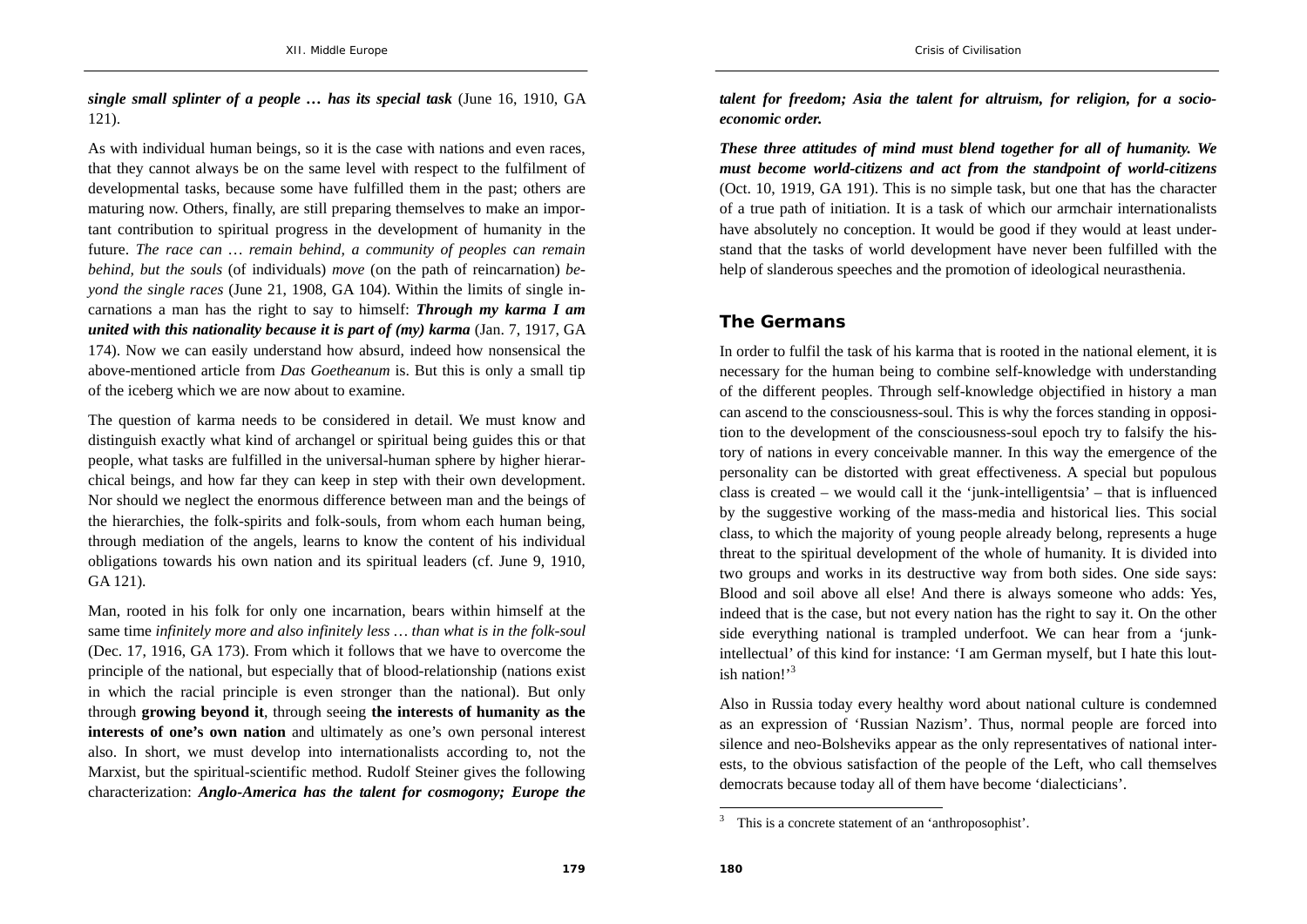Consequently, the question is not about 'chosen' or 'not chosen' in an abstract sense; we must rather ask what 'being chosen' implies. With regard to the Germans (with whom this chapter is concerned) Rudolf Steiner, who has given much attention to this question, should be permitted to speak.<sup>4</sup> He said with emphasis: *The Germans are the avant-garde of the sixth sub-race* (i.e. the future Slavic-Germanic cultural epoch) *and will become increasingly aware of this mission*. Is this not 'chosenness'? 'But' – it will be said – 'read on and compare this to what the Germans did in the  $20<sup>th</sup>$  century'. But Rudolf Steiner goes on: *They should do this in all humility. They should steep themselves in the writings of their own idealists … Read your great idealists: J. G. Fichte etc.* (GA 264, p. 85).

It must be admitted that the Germans do not read their idealists. In the course of 're-education' in the post-war years the thought was implanted into them that one ought to be ashamed of these idealists since they were misused by National Socialists for their ideology. This initial postulate must be placed at the very beginning, even **before** clarification of the various questions of guilt. It is nothing but an ideological trick if we make an incidental remark such as: 'Yes, yes, there were quite a lot of things in their historical past, **but** …' and accusations follow, all of them leading to the already mentioned ideas of 'shame' and 'prison'.

The nature of the German people itself is declared criminal and thus we cannot speak of the fruits of the spirit of this people. – This is the prevailing ideological attitude in the world towards the Germans. Of all else  $-$  of 'guilt'  $-$  we speak only when mentioning the facts that confirm this main conclusion. But this conclusion is entirely false. It is insisted upon because there is a wish at all costs to prevent the coming of the next cultural epoch. And all who support this ideology are opposed, for better or worse, to the development of humanity. There are many people today who are prepared to barter their spiritual birthrights for a dish of lentils. These are the fruits of relativism and agnosticism – the latest conclusions arrived at by science and ethics. But the conclusions of spiritual science are quite different. And it is of these we wish to speak here.

Mobility, says Rudolf Steiner, is characteristic of the German nature. It can be explained out of the peculiar connection of the Germans to their folk-spirit. But this is also the reason why other nations find them so difficult to understand. With deeper understanding, however, the other nations will grasp that what they hate is the good qualities of the German people; it is difficult to understand them only because they are not quite usual and the unusual evokes antipathy.

Rudolf Steiner shares the opinion of Ernest Renan, which the latter expressed to D. F. Strauss in 1870: *Germany has … a historical role of the utmost importance*. But Rudolf Steiner knew the times in which he lived and felt obliged to add the following: *One might say: when someone in Germany says this, then it also proves that German chauvinism exists: Why otherwise should a German speak appreciatively and with praise about the German nature?! – If this were the case, then these lectures would not be held* (Mar. 16, 1915, GA 157). In other words, Rudolf Steiner had the courage to call white – white, and black – black, and as little as this was forgiven him in the past, it is not forgiven him today.

It is necessary to specify what Rudolf Steiner concretely meant when he spoke of the German nature (Wesen). Let us therefore go back to the beginnings. As we have already mentioned, a peculiar mixture had arisen in Middle Europe as a result of the great migration of peoples from the region of Siberia to the West. *It has* – says Rudolf Steiner – *long been usual for the representative people of this primal 'pot-pourri' to call itself the 'deutsche' nation. The peoples of the West have already taken revenge on this nation so to speak, by refusing to call it by the expression which it uses for itself and which denotes a deep instinct. They are called Teutons, Allemands, Germans, all kinds of names, but when speaking in a language of the West, one does not want to say 'Deutsch', while it is precisely this name that is deeply united with the nature of this people* (Jan. 22, 1917, GA 174). The reason for this reaction, as for much else too, lies in the fact that streams of people moved radially from Central Europe in the various directions, and there were several quite natural reasons and psychological attributes of the nascent peoples which caused them to adopt a stance of opposition towards the centre.

As the peoples settled, the Middle European impulse showed itself in the fact that two spheres of interest began to form. One was represented by the people who were utterly indifferent to the doings of this or that circle of knights; they wanted to work their plot of land, trade in their immediate environment and

<sup>4</sup> As already indicated, I formulate here a spiritual-scientific credo, containing no more than the quintessence of the problems that have been mentioned. But each one of these problems can, if necessary, be presented with the required thoroughness and concreteness.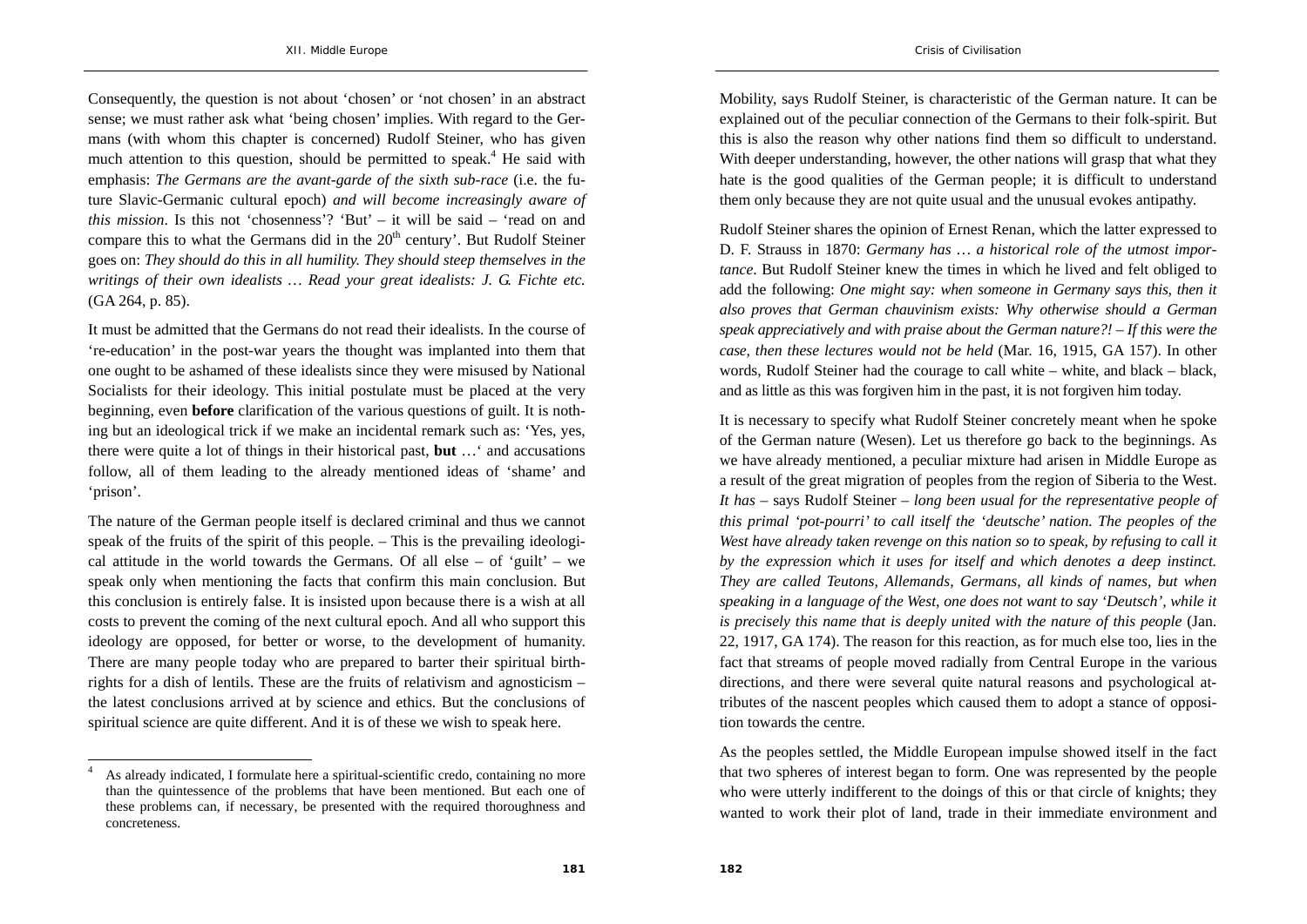develop the crafts. The other sphere of interest was based on a professional attitude to war. The interests of farmers and craftsmen came increasingly into conflict with those of the knighthood. As a consequence of this the free cities were created and their inhabitants *developed a strong feeling of freedom and a sense for the immediate value of the person* (Dec. 20, 1904, GA 51). In rural areas, however, savagery and the rule of might prevailed (cf. Dec. 20 and 28, 1904, GA 51), (strongly reminiscent of Russia's past). *In the battles for freedom and independence waged by the cities against the princes and knights, nothing other is expressed than the struggle of the free personality* (Oct. 18, 1904, GA 51). This was the German Middle Ages.

A wide gulf separated the medieval German burghers from the aristocracy. If the former were descendants of those Atlanteans who had migrated with Manu to the East and carried the impulse of future Christian renewal with them, the latter were those *who had retained something of the old inner wildness and primitivity of soul of the Nibelungen people*, the backward people of the epoch of old Atlantis (Nibelheim).

People who today live out within themselves the Nibelungen-character in a decadent form carry above all *what was the content, the human content of the house of Habsburg … No-one really understands the tragic happenings of our time* (in the  $20<sup>th</sup>$  century), *who is not able to take account of a deeper factor at work in history – namely, that through the course of centuries the more advanced section of the Middle European population has been ruled and administered by the part that in its decadent form has retained the soulcharacter of the old, wild Nibelungen people … These are two entirely different spiritual potencies. They lived side-by-side in past centuries like two different races, maybe even more strongly differentiated than two different races. We must have the courage to face the fact of such a deep undercurrent of history*  (Apr. 12, 1919, GA 190).

We need to summon still more courage and free ourselves from all prejudice in order to understand that in the place of the old hereditary aristocracy a new one – **the aristocracy of the Lodges –** enters the world today. Under the veil of the process of democratization since the  $16<sup>th</sup>$  century – says Rudolf Steiner –, there has grown increasingly the striving of a few to acquire rulership over entire peoples. To this end, the materialistic world-picture, as created by science, has been made into the social world-view (the step from Haeckel to Marx). European and American culture as a whole does not wish to know about the earth's connection to the spiritual forces of the Cosmos. This knowledge is to be kept for oneself within certain castes, among the members of the high degrees of occult secret societies, thereby making such circles comparable to the old Egyptian priestly caste. *And such circles can then hope to rule the populace that barbarically degenerates under materialism* (May 9, 1920, GA 201).

These are extraordinarily far-reaching aims. Rudolf Steiner indicates that already in our age the conditions are being created for the division of humanity into two races: the evil and the good race. All those who cannot overcome materialism, the magic of materialism, will in time belong to the evil race. Today the ancient struggle is being repeated – though on a far more dangerous level – of the atavistic elements from the distant past, with that section of humanity which has to fulfil the new tasks of development. Aristocrats of a different kind now take the place of the aristocrats of the Nibelungen – the guardians of the suggestive rituals and cults of the third and fourth cultural epoch. For this aristocracy it is important to subjugate three nations in particular: the English, the German and the Russian.

The Anglo-Saxons did not take the heritage of the Nibelungen with them when they left Middle Europe, hence it was possible for them to develop the instinct to unfold the consciousness-soul and at the same time a propensity for political activity, which became in the course of time a kind of pitfall for them, leading them to fall 'to the bottom' of materialism, as we have already described. What is being done to the Russians – is there for all to see.

The impression grows, that only the German-speaking peoples are still somehow able to prevent the downfall of civilization. But they are torn apart by mighty conflicting forces. Rudolf Steiner remarks that the characteristic traits of European life appear with grandiose clarity in the following contrast: on the one hand, the flower of spiritual life in the  $18<sup>th</sup>$  century – Klopstock, Lessing, Herder, Schiller, Goethe –, and, on the other, the whole decadence of the Nibelungen heritage in the figure of Frederick the Great.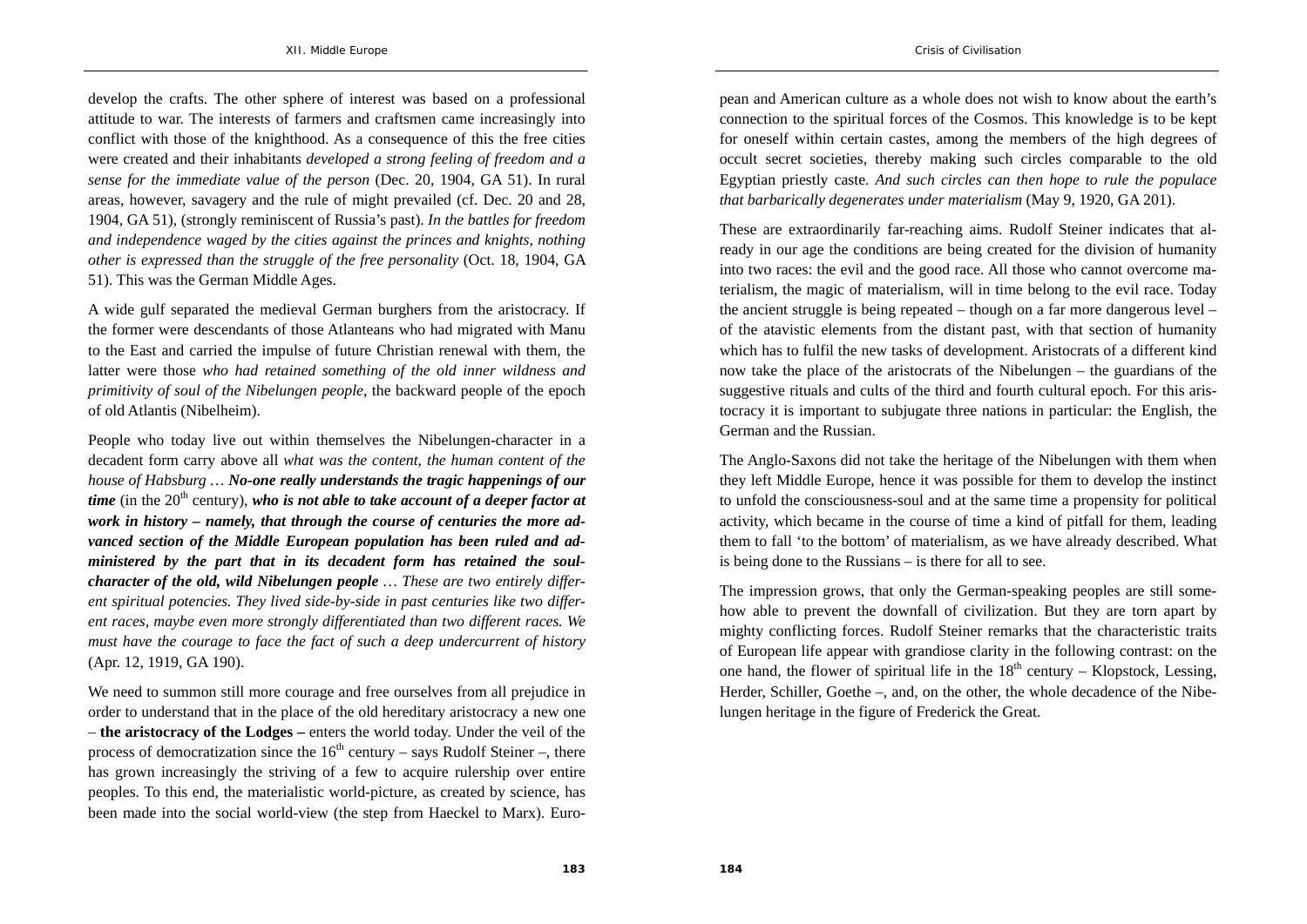## **The Distortion of History**

*From 1200, on into the 20th century*, says Rudolf Steiner, *all that resulted from the natural development of Middle Europe stood over against a Luciferism, which was the wild, retarded element of the Nibelungen. This should be viewed in connection with the ahrimanic element of modern industrialism, with technology and capitalism … [and with the way] the co-operation of industrialism with the old territorial supremacy, the nobility, arose in the last decade of the*   $19<sup>th</sup>$  and the first decades of the  $20<sup>th</sup>$  century ... This is what brought Middle *Europe to its downfall: the marriage of industrialism with territorial princely authority, the political administrators of Middle Europe.* This marriage is an insuperable obstacle for the Germans on the way to the fulfilment of their mission (Apr. 12, 1919, GA 190).

The occult forces of the West immediately made use of the spiritual weakening of Middle Europe and began to work on its destruction. They worked **simultaneously from the outside and from within**. What was on the inside? Habsburg – says Rudolf Steiner – was of the oldest Middle Ages and unfortunately thoroughly united with the oldest Middle Ages with respect to **Romanism**, to that **Catholicism** which had come to life – or had at least been brought to something similar to life – through the counter-Reformation. And over against this declining empire of the Habsburgs there stood something ultra-modern … the Prussian-Hohenzollern imperial house which **represented Americanism within the German world**, Wilsonianism before Wilson. ... We need to study these things if we want to understand what has taken place and what will still take place (Nov. 15, 1918, GA 185a). – Let us hold this 'will take place' firmly in our memory.

Such is our world, but no-one wishes any longer to study these things, not even the Members of the anthroposophical movement. It has become risky! One can be punished and hindered in one's career. It is easier to accept the ready-made clichés and nod politely. 'Maybe the time of flowering will last long enough for us.' Therefore: 'Down with all trouble-makers!'

The problem does not arise from a shortage of historical facts, or because someone is expressing a wrong opinion (false judgments are refuted through scientific analysis), but because of the **furious rejection of any attempt to uncover the true meaning of German history** (and of any other too, but German history occupies a special place). One had even tried to overthrow Rudolf Steiner. As soon as he started to speak of historic symptomatology he was attacked from the Left and the Right. But the task of research he gave to us has become even more relevant at the end of the century. We who wish to continue the cause of Rudolf Steiner will therefore fulfil this task wherever in the world we may happen to live.

German history has been distorted to a degree probably comparable only to that of the Soviets. But Germans are not permitted to correct the official version, the dogma of history. Once we had the opportunity to hear a Berlin anthroposophist say: 'We Germans are treated like a bundle of reeds – they pick it up and break it; then they pick up a second one and break it too. And then a third is taken, but it will not break. Aha, they say, those are Nazis!'

The situation is still worsened by the fact that sometimes those in particular who want to rehabilitate National Socialism see through these truths. It is then easy for the Left once again to confirm its directive forbidding any deviation from the official version of history, and to prosecute those who do not hold to it. It is astonishing that literally the same thing is practised in the Soviet Union. Even the age of Perestroika has changed little in this regard; only the methods of distortion have been altered. The situation appears to be quite hopeless. The Anthroposophists would seem to be the only ones able to reconstruct the true history of their nations, only **within their own circles**. But it appears as if here too it is no more than a possibility. Are we going to make use of it?

Rudolf Steiner has shown in a multitude of examples how not only the history but the entire spiritual life of the Germans is misrepresented. *Let us go back to Fichte who is also denounced in the West today. Let us look at his 'Speech to the German Nation'. What is the aim that Fichte has in mind? The selfeducation of the German people! He wants … the Germans to be gripped, he wants them to make themselves better … In the same way that the most grotesque thing is made out of the harmless national anthem 'Deutschland, Deutschland über alles' – which means nothing else, one need only read the following lines, than to love one's native land* (let us call to mind what is made out of it today), *similarly* o*ne can misunderstand Fichte if one wishes to do so, for he begins his 'Speech to the German Nation' with the following words: 'I speak only for Germans and only of Germans'. But why does he say this? Because Germany has broken up into many small, individual states and he [did not want to] speak to Prussians, Swabians, Saxons and, who knows, Olden-*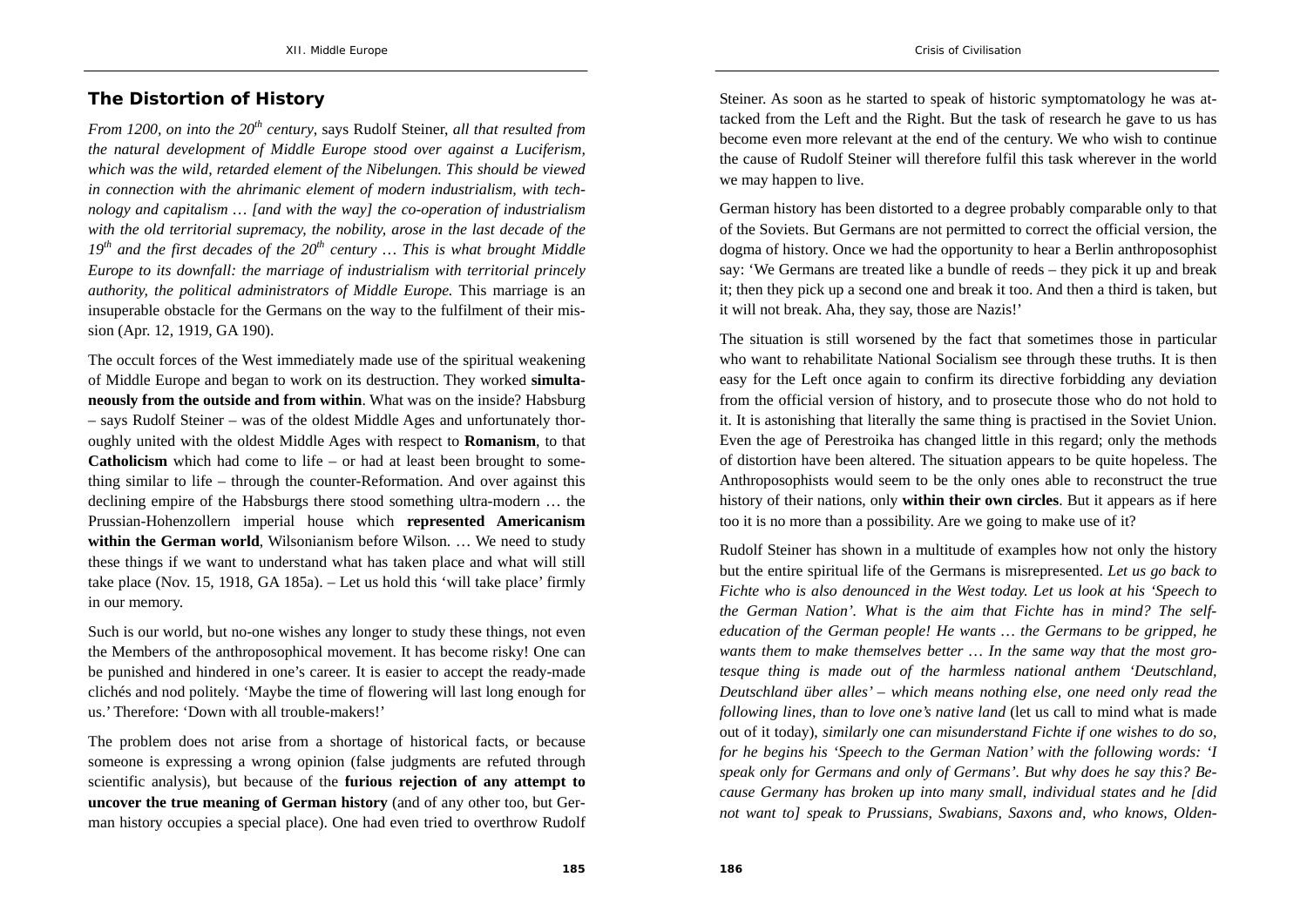*burgers … but to Germans* (Jan. 8, 1917, GA 174). Let us add here that Rudolf Steiner considered patriotism, the love for one's homeland, a healthy feeling that has nothing to do with nationalism, and that he explained, on the basis of the doctrine of the archangels who guide the nations, why this is so.

## **The Family of European Nations**

Rudolf Steiner gave us a wealth of knowledge that is of inestimable value for the historian as well as the ethnographer concerning the being of the German nation as such and its relation to other European nations. He says for example: *The Italian folk-spirit looks back to his experiences as Egyptian-Chaldean folkspirit; with his soul-being he dives down into the Egypto-Chaldean folk-spirit, just as we submerge in our body upon awakening, when we receive our selfconsciousness. In the French folk-soul the being of ancient Greece lives itself out, coloured by Romanism*. Thus Voltaire is the dry intellect permeated by feeling (Gemüt), while Molière incorporates feeling (Gemüt) carried by the intellect.

*The souls of the other nations* – we read in the same lecture – *have first to grow beyond the beings of the folk-souls if they wish to raise themselves to a dialogue with the spiritual world. But the folk-soul being contains the tones of the spirit, proclaims the spirit as it speaks with the individual soul of the Middle European population*. Goethe's *Faust* is especially characteristic of the spirit of the German people.

Shakespeare's Hamlet best portrays the British folk-soul. *The entire activity of the British folk-soul is such that it makes the human being into an observer, because it fosters in him the faculty of observation, particularly in the forming of the consciousness-soul*. In order to understand this, it is enough to compare the philosophy of J. S. Mill with that of Fichte. *The British folk-soul … shows … its mission to observe what is outer and stop before the abyss of the supersensible.*

The influence of Italian culture, perceptible up to the work of Dürer, and Goethe's longing to travel to Italy, all this reveals the interaction of the 'I' with the sentient soul on the one hand, and the interaction between the German and the Italian folk-spirit on the other. The interplay of the 'I' with the rational soul of the French is revealed in Leibniz (Nov. 27, 1914, GA 64).

We can consider another aspect and compare the physical bodies of the Germans with the ether-bodies of the English. We then see that in them **one and the same impulse** is alive, and, *viewed spiritually, there is no greater love between incarnated souls than that between the souls of Middle-Europe and those of the British Isles; the strongest love from the spiritual standpoint is present, and this is expressed outwardly in what we see unfolding before us now. This is how involved such things are* (Nov. 15, 1914, GA 158).

Indeed, they are terribly involved and only spiritual science can point out a way to disentangle them. All we need to do is put things back into their places and let them speak for themselves. This Goethean principle of knowledge is not foreign to other fields of research.

It is not to be the task of this book to give an exhaustive answer to the question why the German-speaking peoples have an especially important role in today's cultural epoch. But we will try to come decidedly closer to it. Let us bear in mind the key-statements of Rudolf Steiner which imply that the other nations must do everything in their power to help the Germans to fulfil their mission, to guard the cultural impulse of Middle Europe from occult-political manipulations, because the latter will, if they succeed, result in the suspension of evolution, in the 'debasing' of the human spirit to the level of group-consciousness. In contrast to this, Goetheanism offers the **only means** whereby the entire culture of humanity can be renewed, the human spirit **elevated** to the experience of true freedom, or in other words: the doors opened to a Christianizing of civilization as a whole.

Only a person of ill-will would call what is said above Germanophilia and it would only occur to a fool to feel 'ashamed' to be German. It is an elementary truth: **any** nation is good and evil at the same time. It all depends upon how the persuaders, who remain behind the scenes, treat that nation. Have we not had enough tragic experiences in our century, to finally understand this obvious truth? It is time to think differently and of something different – the missions of the peoples. Nationalism will then be overcome and it will be recognized that through the destruction of Middle European culture – whether by war or Americanization – the most important element is lost, that can be gained in the development of the human 'I'. A dawning of the Slavic-Germanic cultural epoch is at the same time **absolutely excluded**, because without the fructifying influence of Goetheanism the Russian culture cannot mature sufficiently to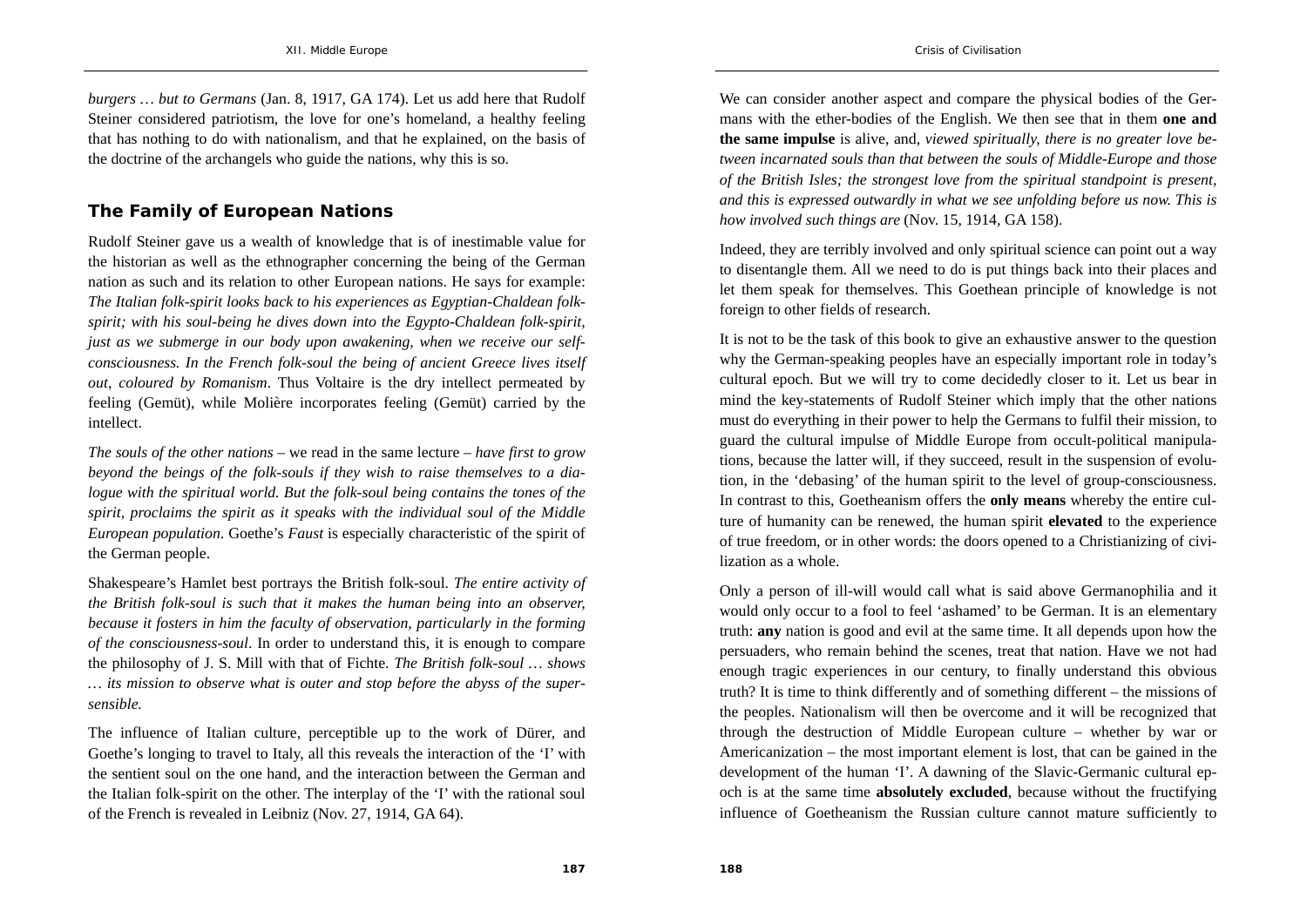undertake the entirely new task with which the following cultural epoch is to be inaugurated. If the Germans are robbed of their future, it is also taken from the Slavs and thus from civilization as a whole. Any discussion with those who do not understand this is pointless, because they will continue in future to saw at the branch on which they are sitting.

Not we but the divine hierarchies have ordained that each individual nation, at its appointed hour, should create something that is of the highest value for humanity. We need only understand this lofty divine plan and strive, in whatever circumstances, to act in harmony with it. It would be strange to hope that the peoples who accomplish the tasks of the world should be left undisturbed by the forces of **world-**evil. Quite the opposite is the case: the life of these peoples can become a veritable hell. Should it really happen that we too, the anthroposophists, place ourselves on the side of the infernal forces and help them to bring about our own downfall?

## **The Spiritual Paralysis of Germany, and its Causes**

The forces of evil approach the human being in a cunningly refined way, so that he finally loses any understanding of who is actually serving whom. This should be clarified with the help of an example. Many anthroposophists accept what Rudolf Steiner says about the spirit of the German people. Others, but only a few, agree with the arguments brought forward by Rudolf Steiner showing that Germany was not guilty of unleashing the First World War. But – they continue – this was true in the past. The Second World War was started by the Germans, and they did everything of which they are accused by the English-Soviet-American coalition. It has become an axiom for all anthroposophists, and before this background there now appear 'laymen by God's grace' who explain to us that the spirit of the German nations has apparently withdrawn from the Germans, and that this nation no longer has a mission! The conclusion is obvious: branches are chopped off and thrown into the fire. Rudolf Steiner warned that the situation might come where the Germans are driven out of their native land and scattered over the entire earth. If we understand the dark spirit that rules in our time, we can say that the realization of this plan is already conceivable. It is enough to activate the radical Right-wing parties in Germany a little and unleash a corresponding campaign in the world-press – and under general expressions of approval the Morgenthau-Plan will be realized, or the Germans will be scattered over the other lands and continents.<sup>5</sup>

Though we are overstating the matter somewhat, everything indicates that, in principle, this is the direction development is taking. This is also the reason why the whole world has been convinced of the existence of age-old German militarism. No other nation than the Germans, with the possible exception of the Jewish people, is judged in so undifferentiated a way. The Second World War is taken as the starting-point, and everything else is judged on this basis, right back to the Middle Ages. The war itself is interpreted as the quintessence of what the German nature has brought forth over many centuries. Even some anthroposophists spread this ideology, for example the already mentioned R. Lissau in England and C. Lindenberg in Germany. They proceed from the following consideration: **if we accept as correct everything that Rudolf Steiner said about the First World War, this casts a certain 'shadow' on the concept of help by the Allied forces with regard to the Second one. But if one compels people to accept this concept without reservation, then a shadow is cast on Rudolf Steiner's whole teaching of historical symptomatology.**

Compulsion is applied by the 'black magic' of the world-press. We need only reach out and take what is already there and introduce it into anthroposophical circles. Jurisprudence takes over where the press is insufficient. All means are justified to reach the one goal – to 're-educate' the Germans so that **they themselves loosen their connection to the folk-spirit**. **Only then can a nation be driven from its soil**; otherwise we run the risk of receiving a strong counterblow from the spirit. People active in an occult way in politics know this and act accordingly, while taking historical experience into account. Why, for example, was it possible for the Romans to drive the Jews out of Palestine? Only

<sup>5</sup> There is a statement by Goethe to Wilhelm Riemer, the teacher of his son August, containing the following: *Who knows – destiny will beat them (*the Germans) *because they betrayed themselves and did not want to be what they are. It will scatter them over the earth like the Jews. – And rightly so! For the best of them live in exile and only in exile, in dispersion, will they develop the wealth of good that lies within them, for the benefit of the nation, and be the salt of the earth!* And Trithemius of Sponheim writes in *De septum mundum regnatibus Archangelis*: *The descendants of Lohengrin … will be numbed and destroyed … The Germans, scattered throughout the world like gypsies, will have to muster all their strength to retain culture for the earth as pupils of Michael …* (translation from the Latin by Karl Luttenberg, 1943; Publisher's Note).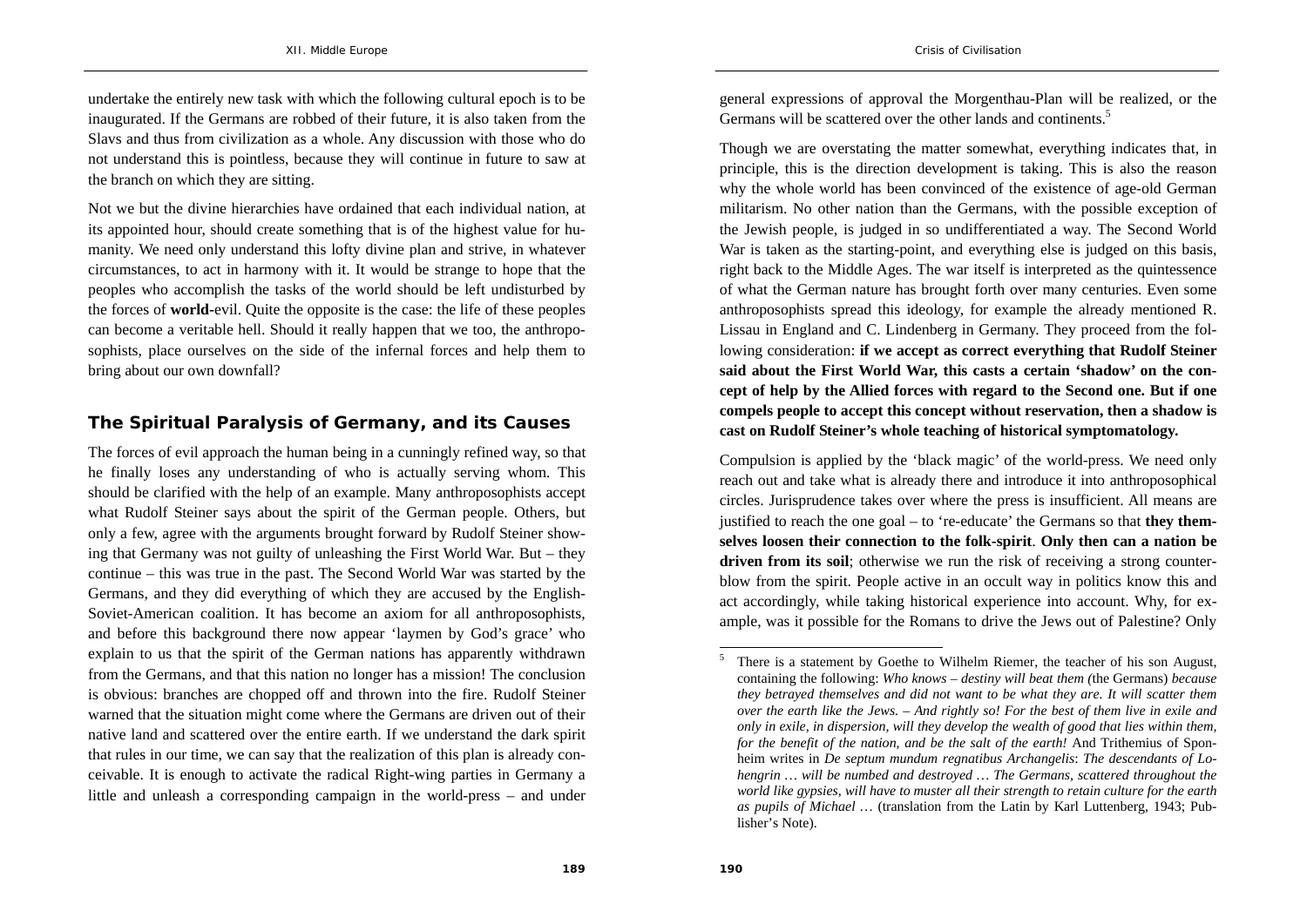because they had fulfilled their spiritual-historic mission and the spirit of form, Jahve, the spirit of the Jewish nation up to this point, withdrew, and no other hierarchical being took His place.

Representatives of the secret societies which are active behind the scenes of world politics admit openly: *Not in the year 1945 but forty years later we defeated the Germans through re-educating them.* It is useful to take a closer look at the fruits of this re-education. The nation – and this time really the entire nation, not just its regents and 'Nibelungen' – has acknowledged that from now on it is and forever will be guilty of the crimes of the National Socialists. This means that whole generations will enter the world with an inborn feeling of guilt and the natural wish to get down on their knees and cover their head with ashes. These guilt-feelings are shared also by people whose grandparents, let us say, went missing in concentration-camps or remained forever in the snowcovered wastes of Russia where they had been sent as cannon-fodder against their will and without being asked what they themselves wanted.

But we, the people of the closing  $20<sup>th</sup>$  century, should ask: Is it possible for individuals – who, furthermore, are quarrelling amongst themselves – however many of them there may be, to do anything whatever against the will of the gigantic apparatus of oppression that is prepared to sacrifice the population of a whole country in order to remain in power? When the war in the Persian Gulf began, it was supported by the entire population of the USA – apparently of their own free will. While the world-press was silent (formerly only the socialistic press had been able – when necessary – to be so unanimously silent), several hundred-thousand peaceful civilians had been killed in a short space of time. And the American people – the 'avant-garde' of humanism – believes to this day that it was necessary **for the sake of the happiness of the peoples of Iraq and Kuwait**, and it is not alone in this belief. And when in Cambodia approximately every third or fourth inhabitant was killed, the American people said nothing.

For many hours we could cite examples of this kind and one picture would come out ever more clearly: people do not want to think, they do not want to be consistent, they do not want to think things through to the end. They do not want to understand that, with this kind of conduct, they place themselves entirely in the service of evil.

In an interview recently granted to the German magazine *Info3* by the perspicacious historian Renate Riemeck, an anthroposophist and woman of great lifeexperience, she said: *But I never liked being a German.* Why not? – she was asked. *Because there was a Hitler,* she replied. We freeze in astonishment when reading these words. For if they are not just empty phrases they must contain a certain logic, and, if we apply this, then every Russian would have to say that he never liked being a Russian because there have been at least three people who were in no way outmatched by Hitler – Lenin, Trotsky and Stalin. The Italian would have to be ashamed to be Italian because Mussolini existed; the Spaniard should be ashamed because of General Franco. If we follow the indications of the world-press, the Chilean had to blush with shame at his nationality until recently, because of Pinochet. But now it appears – so the liberal newspapers in Russia report – that Pinochet saved Chile from Bolshevik ruin, that he was not a dictator and Fascist but that the 'humanist' Allende was a dubious personality. Thus the Chileans, who were previously ashamed, should now be ashamed of their previous shame. And what do we make of Stalin, who after all belonged to the 'avant-garde' in the struggle against the *Nazi scourge*? What are the Americans and the English to do when they get to know who *has brought them under subjection* and acts in their name? On the other hand, what does it mean if we 'like' to be Russian, Chilean, American, Italian, English? Does it mean that we are all unscrupulous people, the pawns of dictators and men of violence?

R. Riemeck offers a noteworthy example of the fruits of the re-education of the Germans. But she is an experienced historian; what can we say of German youth, since practically no history is any longer taught in schools in Germany today? It is a peculiar education whose sole purpose is to deform the personality. And that is inhumane in the highest degree. For if it is a sin to kill a human being, then it is a mortal sin to destroy a soul. And further: how could it happen that we – who condemn evil – have not noticed how we have become a tool of evil ourselves?

Living in the West we never cease to wonder at how thoroughly and inhumanly the European has already been re-educated in the spirit of the new ideology. Let us look for instance at the phenomenon of language. There are many indeed who feel themselves compelled to speak the language of the nation they hate. What can one do, especially in the case where the entire spiritual treasure (we mean spiritual science) is given in this language and it is therefore necessary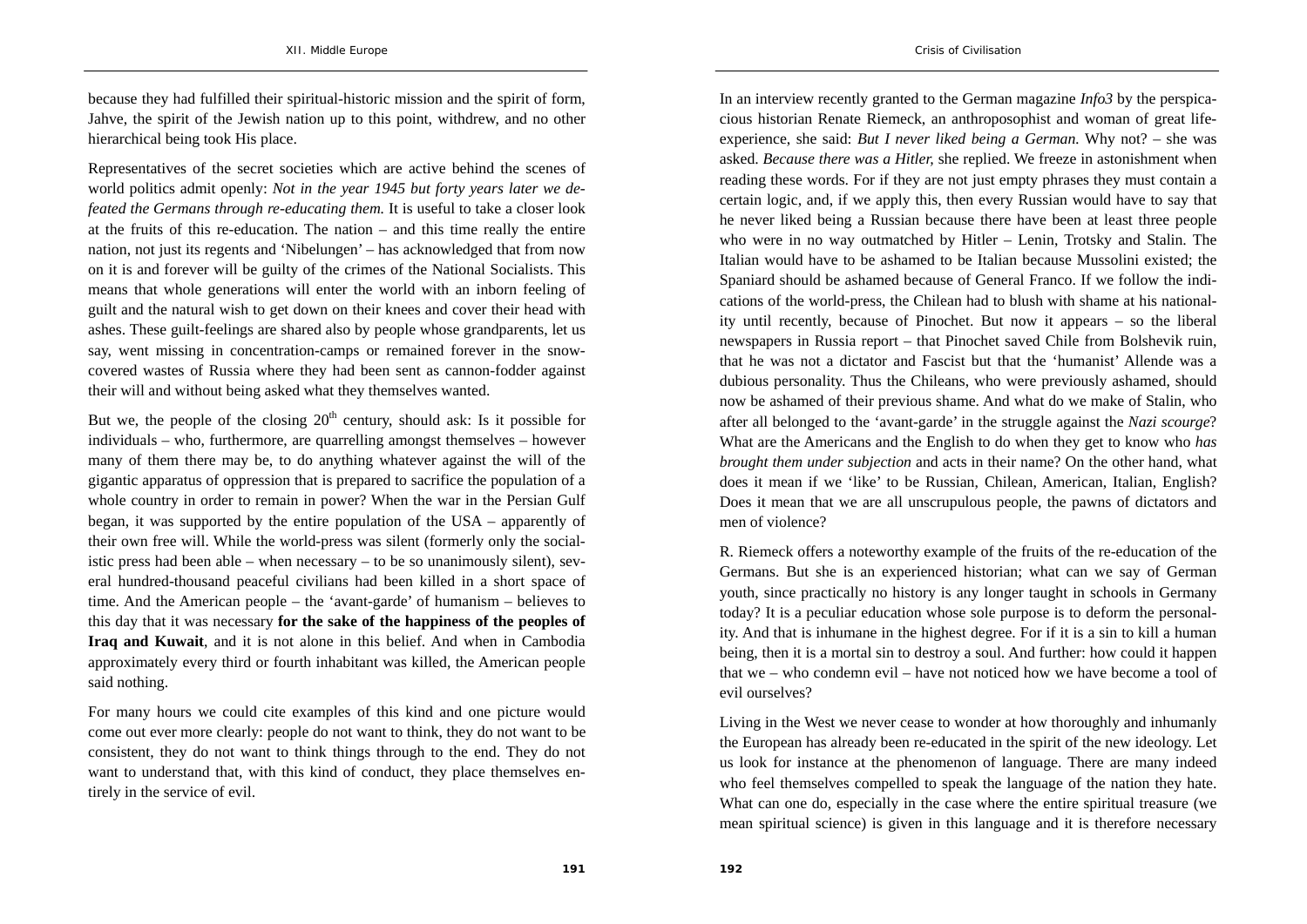not only for those born in Middle Europe to master it? We can observe people using language in the same way as characters in George Orwell's novel *1984*, who live together as man and wife and have been educated by the Party. I quote the passage where he describes the relationship between Winston and his wife: *as soon as he touched her she seemed to shrink back and freeze. When she was embraced it was like embracing a wooden doll. And strangely enough, he even had the feeling as if she would simultaneously push him away with all her might when he pressed her to himself. She lay there with closed eyes, neither resisting nor experiencing but only consenting. It was outwardly hindering and even terrible after a while.* And in another place: *The sexual drive was dangerous to the party and it had learned to put it into its service. One had proceeded in a similar way with the sense of family. Even though the family could not be abolished entirely … The children on the other hand were systematically set against their parents … Family life had in truth become an extension of the thought-police.*

Quite often some curious representatives of the 'I'-culture experience themselves precisely in the role of Winston's wife when they speak in the language of Goethe, Schiller and Steiner. But this is no mystery. They are all simpleminded victims of the (new) world ideology that realizes that the family, as opposed to language, cannot yet be abolished. And some particularly clever people in our midst have already begun the restoration of the tower of Babel and with it the equalizing of all languages into a language that has probably been worked out for us by intelligent,. thinking people, i.e. computers, after which the universal sympathy for language will spiritualize all people.

In the interview mentioned above, R. Riemeck admits that her own parents voted for the National Socialist Party in 1932. They realized soon after that it was a mistake, and yet they must have had **reasons** of some sort to favour this party. She speaks of her father characterizing the Nazis in exactly the same way as the communists did, though he himself was not a communist. Why then are these facts not enough for R. Riemeck the historian to examine more closely the past of her own nation instead of promoting the eternal rituals of atonement?

It is easy to see how unacceptable my words are, in view of the mood prevailing at present not only in Germany but in the entire Western world. And if the author were not an anthroposophist and did not know a few facts about what is necessary

for the development of the human race, what is helpful to it and what is harmful, indeed what can be a mortal danger to us all, he would probably have said: 'What do I care about the Germans, who came to us twice with war and who – so it says in our history-books – even in earlier times continuously threatened the Russians? We read recently in a newspaper article that they were more dangerous than the Mongol-Tartar yoke. The devil take them all! If they are ashamed to be Germans, they should commit mass 'Harakiri' as a nation, to relieve their conscience and free the other, virtuous, nations from the threat of eternal militarism!'

If I were to say this, I would not only relieve myself of a burden of problems but also make an outstanding career as an academic. But I say to myself the following instead: Thank God that I did not live my life with such thoughts; what a tragedy it would have been. – It seems to me that there is no special merit in seeing, as I do, a profound meaning in the words of Rudolf Steiner who said, allying himself with the German mystic Ennemoser: *I [beg] you, [not] to lie on a bed of sloth as you quote the prophetic words of Ennemoser: Germany will fulfil her mission or sink most shamefully into ruin, taking with her the whole of European culture'. … Germany [will] fulfil her mission … when people are found who have the strength to bring the German spirit to life within themselves, not chauvinistically, not nationalistically, but as a part of the world-spirit, in the sense of which we have to work between East and West* ( June 22, 1919, GA 192).

'But there is the crux' – the objection comes – 'not chauvinistically! The Germans behaved chauvinistically.' – But we can also put the question in another way: could it be that the Germans were exposed to such a temptation because it acts counter to their mission? If we only want to condemn, this question seems beside the point. It is easy for the voice of reason not to be heard when the din of the frenzied mass is raging. But if we have not yet lost our reason we should ask ourselves: Who in Germany today would dare to speak **of the German Spirit**?

Insinuations, defamation  $\ldots$  – the armoury of effective means for the battle against the spirit is well stocked. This can hardly surprise us at a time of which Rudolf Steiner said to Count Ludwig Polzer-Hoditz shortly before his death (Mar. 30, 1925): *The battle against the spirit has always been, and will in future remain, in the background of all outer events*. And from the other side of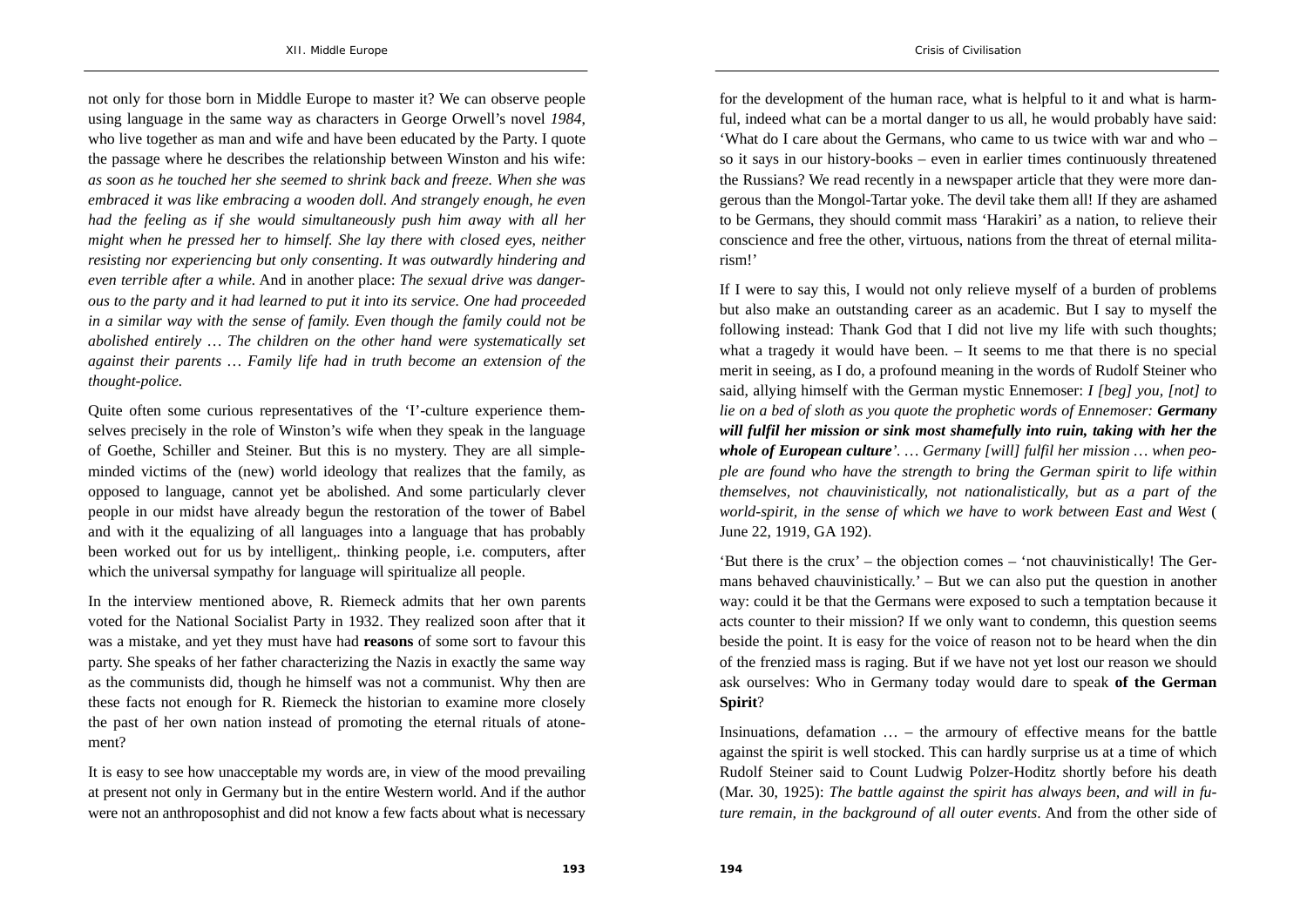the ocean, from the opposite pole, echo the worlds of F. D. Roosevelt: *Nothing happens by chance in politics! And when an event takes place, we can be certain it was planned*. It only remains to add that all events in our time are politicized through and through.

But the battle with the rightful Spirit of the epoch is not a harmless occupation. The tragic consequences will overtake all those who have the dubious courage or the imprudence to become protagonists in this struggle. The greater the victory over the time-spirit, the more horrible the consequences will be. Several times in the  $20<sup>th</sup>$  century Middle Europe was defeated and condemned from outside as well as from within. It was not only robbed of its state sovereignty, but its spirit and its will to self-consciousness were broken, and with them the will for cultural work. (It has already happened that in a German theatre, on the stage as part of the spectacle – connected with the content of the play – an actress was actually injured.) Do the peoples, parties, Lodges and Orders of the victorious nations now have reason to triumph endlessly? In this connection Rudolf Steiner asks (after the Second World War the question sounds even stronger): *since the German nation will be excluded from the experience of those things through which the outer world will be governed in the future, what is actually happening? The sense of responsibility … falls away. Not that of the individual, the national sense of responsibility falls away from those who are downtrodden, for this is what they are. Nor can they raise themselves again. Anything that is said in this direction is short-sightedness. Responsibility falls away. All the greater is the responsibility on the other side. That is where the actual responsibility will lie. Outer domination will be easily won. It is won by dint of forces that are not of one's own making … For the question is already written in the book of karma of humanity: will a sufficiently large number of human beings be found, who feel the responsibility …* which is bound up with the role of Anglo-American domination? (Dec. 14, 1919, GA 194).<sup>6</sup> But to us, who live at the end of the century, it remains only to state: we see no trace of such people there.

In short, from whatever side and whatever perspective we consider the role and mission of Middle Europe, two contrasting opinions stand in opposition to each other. On the one hand, that which was founded and developed by Rudolf

Steiner, and on the other, practically everything that was formulated by the press of the Entente and then confirmed once more by the English-Soviet-American coalition. The views of the ultra-Right in the last resort also further the second opinion, but according to the principle of the 'two daggers'.

The spiritual-scientific mode of observation allows us in our interpretation of historical facts to recognize their double – i.e. sensible-supersensible – nature, and to think it through with the help of strict scientific-historical method. But we will not be able to explain the meaning of events to people who cannot relate to Goetheanism or to the reference to supersensible reality. No-one can be compelled. Nor should anyone compel us to subject ourselves to the means of mass-hypnosis.

Rudolf Steiner's teaching of meta-history, of historical symptomatology, of the causes of the crisis of present civilization, the decline of the occult Orders and brotherhoods, the crisis of the epoch of materialism – this is the comprehensive spiritual-scientific foundation which gives us the possibility and the right to judge the social-political life of the present day. In the political life that is sustained by occult powers behind the scenes, it does not happen that an open or veiled dictatorship, once in power, would allow any single individual to determine his direction in accordance with his own whim. At the same time the manipulation of world history is by no means an elementary process. It is not unusual for one form of evil to be supplanted by another. It is therefore naïve to want to see good in one of the mutually opposing sides. Good comes into the world against the will of both.

The history of Germany in the  $20<sup>th</sup>$  century (already prepared in the  $19<sup>th</sup>$ ) is a unified whole. **In it there works as an essential motif the relentless striving of occult Orders and brotherhoods to deprive Middle Europe of the possibility of fulfilling its spiritual and cultural mission – to bear into the world the continuously-evolving phenomenon of 'I'-consciousness, of the self**cognitive T. If Middle Europe suffers defeat in this battle, **civilization will lose its meaning and this will bring endless grief to all nations of the earth, that no-one will be able to avoid.** Humanity is a unity and just as an individual, however highly developed he may be, with the loss of his 'I' also loses his reason, so does humanity, in view of the plight of Middle Europe, stand in danger of losing **the centre of its self-consciousness**. Knowledge of this fact does not

In this lecture Rudolf Steiner was speaking in particular to a number of friends from England.